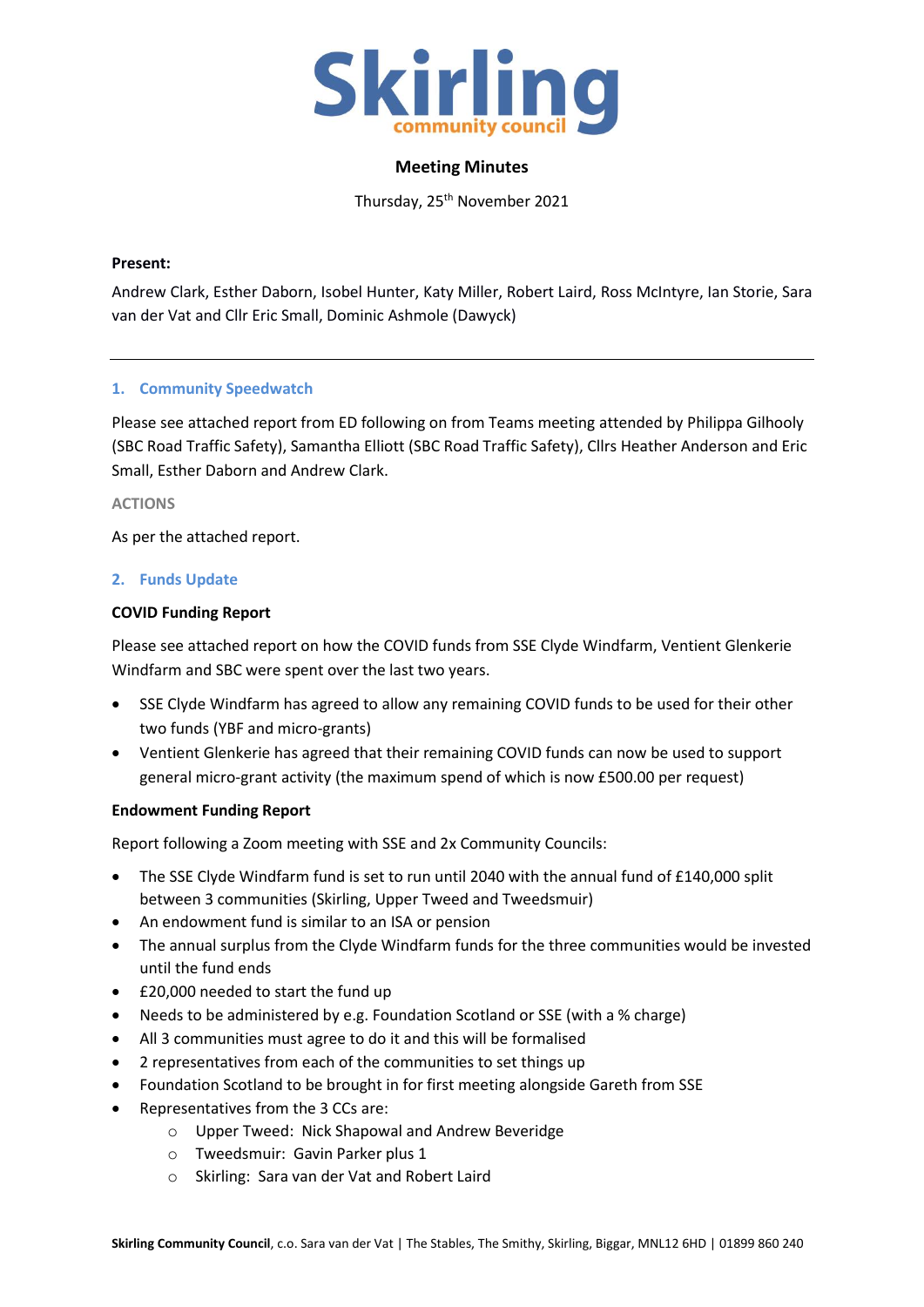## **Platinum Jubilee Fund**

Funds of up to £2,500 will be made available for celebratory events/community and legacy projects to celebrate the Queen's jubilee next June.

• Applications open on the 5<sup>th</sup> January and close on the 30<sup>th</sup> April 2022.

### **ACTIONS**

- Possible requests for funding:
	- o Storage shed for the village hall
	- o Community sign for church
	- o Xmas decorations for the village hall
- SV to set up meeting with SSE, Foundation Scotland and CC representatives
- CC / village hall committee to consider applying for the Jubilee Fund for a village celebration or similar (using our new gazebos)

#### **Village Maintenance**

#### **New Paths**

Skirling CC to look into possibility of establishing paths from Skirling to Broughton and to Biggar.

- The Broughton path already exists but could do with maintenance and way signage
- The Biggar path would be a much bigger project and would need the development of a locality plan and funding

#### **General Maintenance**

- Cllr Eric Small confirmed that the flooded area of the A701 by Muirburn is on the list for works to be undertaken by SBC
- The CC raised the ever present issue of the state of the stone wall by the BT exchange and the possibility of turning the land before it into a green parking space for the village hall
	- $\circ$  The issue is getting funding for land that doesn't seemingly belong to anyone this raises the importance of tackling the orphaned land scenario and/or contacting the Carmichaels for written permission
- RL raised the issue of the children's playpark, which has been in the planning for years and holds quite large sums of money
- A car parking in the space directly outside the village hall is now impacting on the more frequent use of the village hall now that it has re-opened for public use

#### **ACTIONS**

- Cllr ES to send SV ideas/contacts to approach for planning and funding the paths
- Dominic Ashmore to send SV details of Eddleston path funding
- Bob Hunter is chasing up the issue of orphaned land / contacting the Carmichaels / SV to look at past meeting minutes regarding the BT Exchange wall and any approaches made
- KM to approach Francesca Bell re an update on the children's playpark
- CC to send letter to car owner to ask for more consideration now that the hall is open